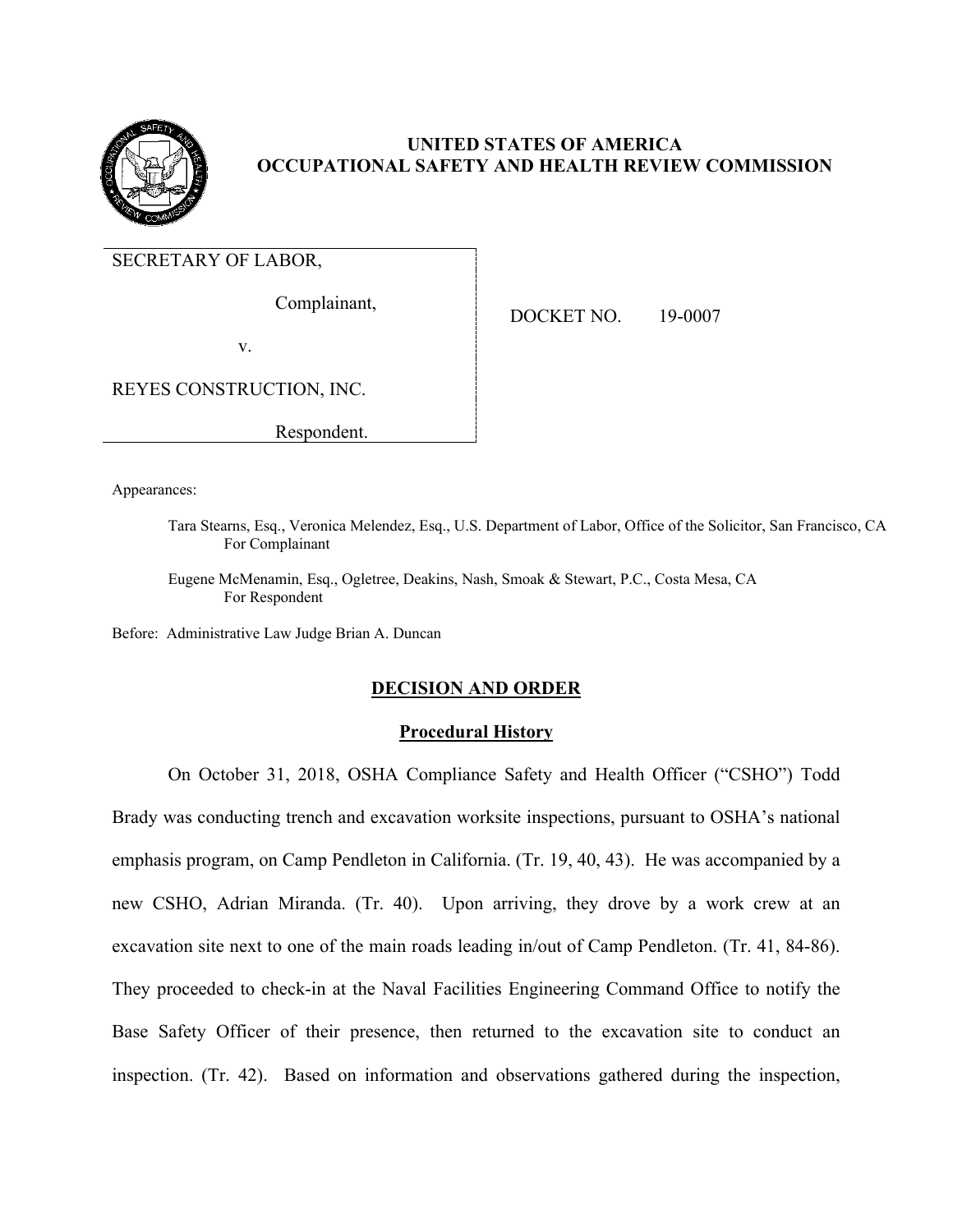CSHO Brady concluded that Respondent committed four violations of various trenching and excavation regulations.

As a result, Complainant issued a *Citation and Notification of Penalty*, alleging four serious violations of the Occupational Safety and Health Act with a total proposed penalty of \$16,296.00. Respondent filed a timely notice of contest. This brought the matter before the Occupational Safety and Health Review Commission pursuant to Section 10(c) of the Act. A trial was conducted on October 24, 2019 in San Diego, California. Four witnesses testified at trial: (1) CSHO Todd Brady, Las Vegas Area OSHA Office; (2) Michael Gomez, Construction Craft Laborer employed by Respondent; (3) Omar Alvarado, Leadman/Acting Foreman employed by Respondent; and (4) Joe Reyes, General Superintendent employed by Respondent. (Tr. 31, 162, 188, 247). Both parties submitted post-trial briefs for the Court's consideration.

#### **Jurisdiction & Stipulations**

The parties stipulated the Commission has jurisdiction over this proceeding pursuant to Section  $10(c)$  of the Act and that, at all times relevant to this proceeding, Respondent was an employer engaged in a business and industry affecting interstate commerce within the meaning of Sections 3(3) and 3(5) of the Act, 29 U.S.C. § 652(5). (Tr. 17-18). *See Slingluff v. OSHRC*, 425 F.3d 861 (10th Cir. 2005). The parties also stipulated to other factual matters, which were read into the record. (Tr. 17-18).

#### **Factual Background**

Respondent was hired by CDM Constructors to locate and excavate around a leaking underground water pipe on Camp Pendleton on October 30, 2018. (Tr. 17, 52, 125). As CSHO Brady approached the excavation site on October 31, 2018, he saw an employee climbing out of the excavation using a ladder that was inside a silver trench shield  $(a/k/a$  trench box). (Tr. 44;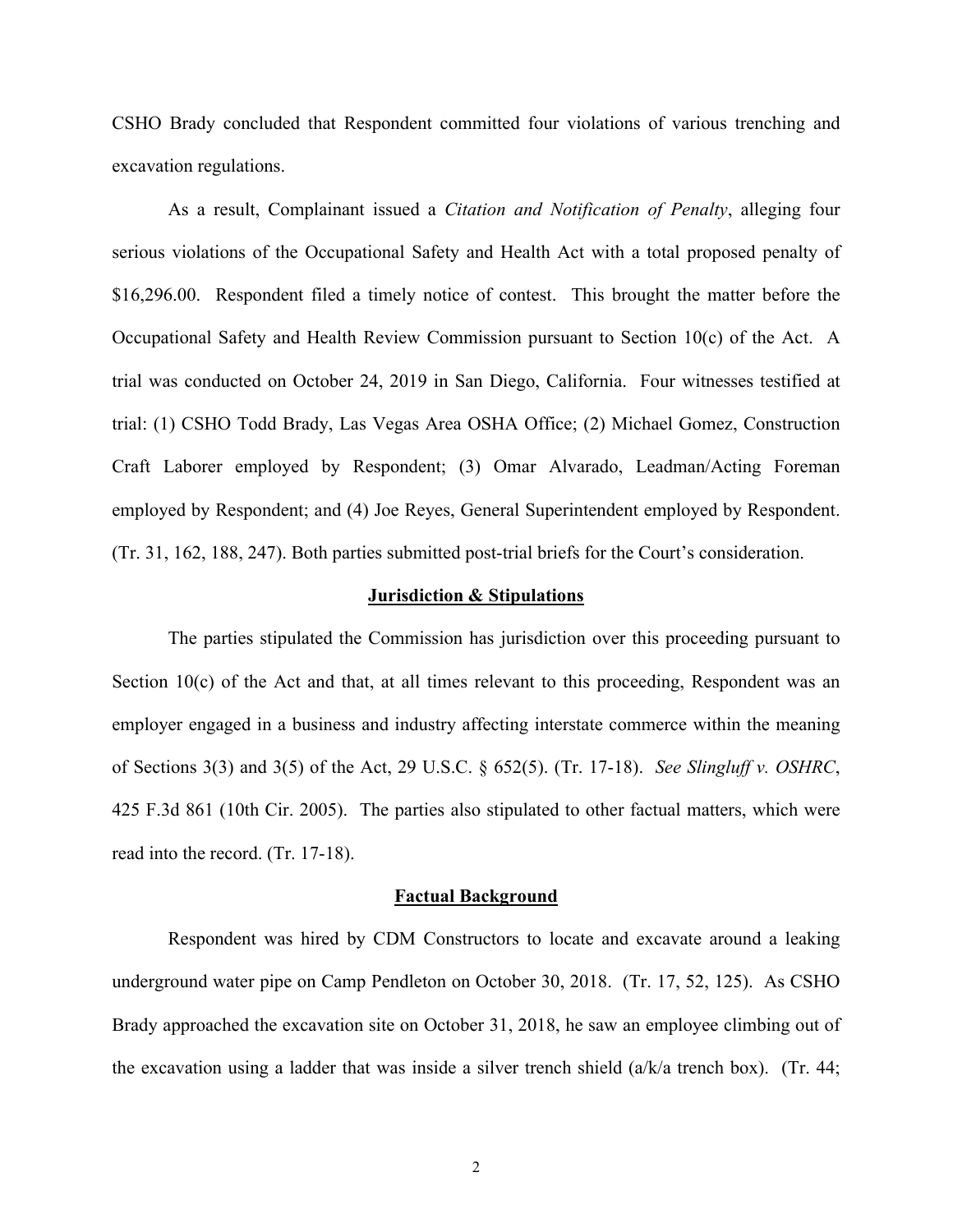Ex. C-1, pp. 5, 13, 18). Omar Alvarado was serving as the crew's acting foreman and designated competent person at the time because Respondent's superintendent, Joe Reyes, was not at the site. (Tr. 47-48, 191, 206, 266). Respondent had three employees on site during OSHA's inspection: acting foreman Omar Alvarado, and laborers Michael Gomez and Albert Evans. (Tr. 52, 55, 164, 187). There were two trench boxes in the excavation, one green and one silver. (Tr. 48-50; Ex. C-1, pp. 1, 17). The excavation was 8 feet deep, 26 feet long, and the side walls of the excavation were vertical. (Tr. 49, 55, 62, 217; Ex. C-1, pp. 9, 10, 12). It was undisputed that the soil in the excavation was Type B or C soil.<sup>[1](#page-2-0)</sup> (Tr. 59, 272). During the inspection, CSHO Brady observed 12-inch, 17-inch, and 29-inch gaps between the vertical walls of the excavation and the green trench box; an open end of the green trench box adjacent to a vertical soil wall; and a 4  $\frac{1}{2}$  foot section of missing shield wall in the bottom of the silver trench box. (Tr. 49-50, 60-64, 84; Ex. C-1, pp. 7, 13).

During on-site discussions, Alvarado and Gomez acknowledged to CSHO Brady that they had been in both trench boxes before OSHA arrived. (Tr. 52-54). Superintendent Reyes also acknowledged that once the leaking pipe was located, the work plan was for Alvarado and Gomez to enter the excavated trench to dig around the pipe. (Tr. 274-275, 282; Ex. C-7, p. 1).

As a result of his investigation, CSHO Brady recommended, and Complainant approved, the issuance of the following proposed violations of the Act.

#### **Discussion**

<span id="page-2-0"></span><sup>&</sup>lt;sup>1</sup> See 29 C.F.R. §1926, Subpart P, Appendix A. CSHO Brady concluded the excavation consisted of Type B soil; while Superintendent Reyes classified it as Type C soil. (Tr. 59, 272). The record also established that the excavation was near a heavily used, multi-lane road, and contained previously disturbed soil as evidenced by the existing water pipe. (Tr. 84-86, 270-272). Either soil type would require the implementation of one of the acceptable employee protection methods identified at 29 C.F.R. §1926.652. In this case, Respondent chose to use trench shields, as discussed in §1926.652(g).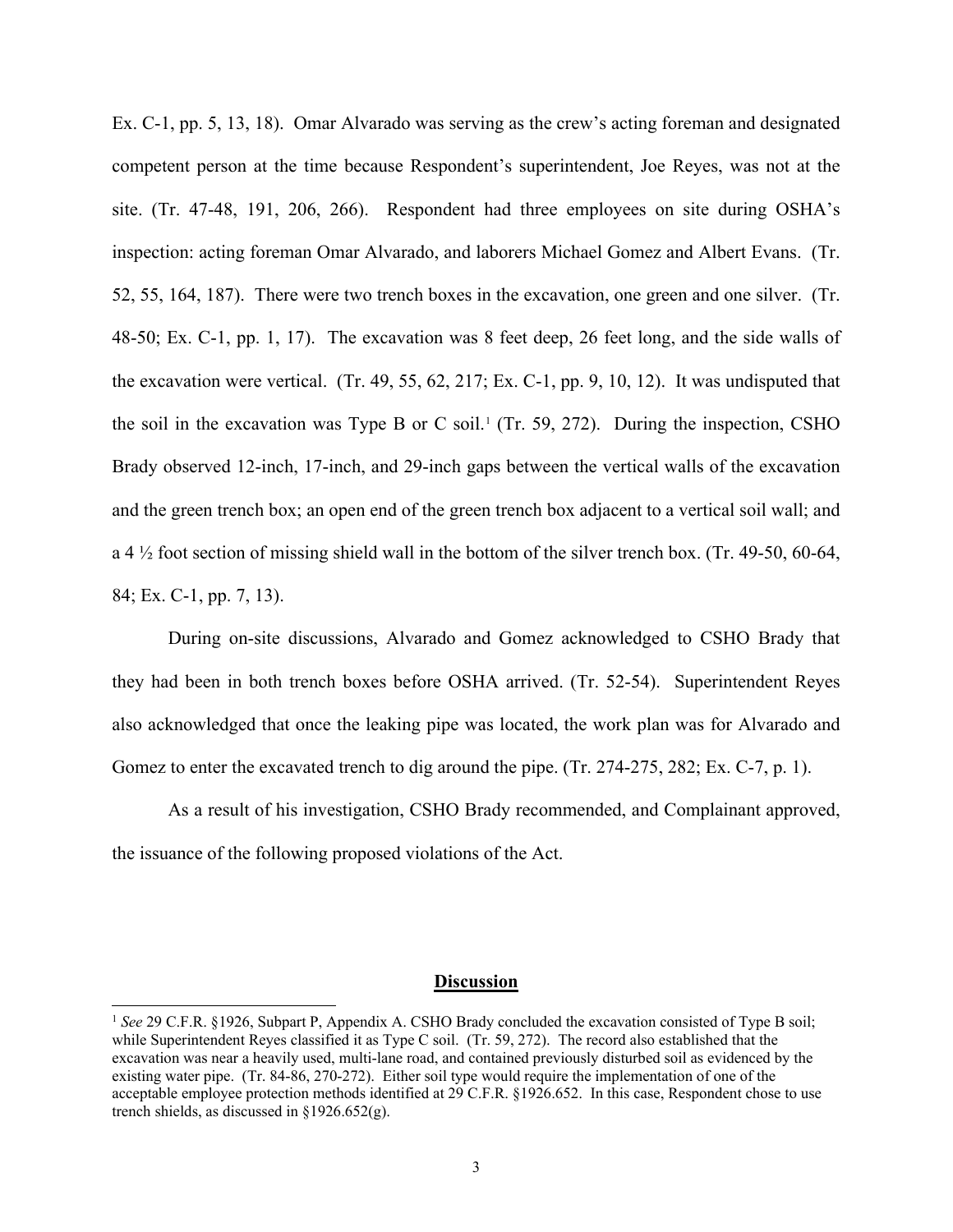## Citation 1, Item 1a

Complainant alleged a serious violation of the Act in Citation 1, Item 1a as follows:

29 C.F.R.  $\S 1926.651(k)(2)$ : Where the competent person found evidence of a situation that could result in possible cave-in, indications of failure of protective systems, hazardous atmospheres, or other hazardous conditions, exposed employees were not removed from the hazardous area until the necessary precautions have been taken to ensure their safety:

Vicinity of Vandergrif Blvd. and El Camion Real, Camp Pendleton, California: An employee locating and preparing a water line for repair in a trench approximately 8 feet deep was without an adequate protective system on the north end of the trench.

*Citation and Notification of Penalty* at 6.

The cited regulation provides:

*Where the competent person finds evidence of a situation that could result in a possible cave-in, indications of failure of protective systems, hazardous atmospheres, or other hazardous conditions, exposed employees shall be removed from the hazardous area until the necessary precautions have been taken to ensure their safety*. 29 C.F.R. §1926.651(k)(2).

## Citation 1, Item 1b

Complainant alleged a serious violation of the Act in Citation 1, Item 1b as follows:

29 C.F.R.  $\S 1926.652(a)(1)$ : Each employee in an excavation was not protected from cave-ins by an adequate protective system designed in accordance with paragraph (b) or (c) of this section:

Vicinity of Vandergrif Blvd. and El Camion Real, Camp Pendleton, California: An employee locating and preparing a water line for repair in a trench approximately 8 feet deep was without an adequate protective system on the north end of the trench.

*Citation and Notification of Penalty* at 7.

The cited regulation provides:

*Protection of employees in excavations. (1) Each employee in an excavation shall be protected from cave-ins by an adequate protective system designed in accordance with paragraph (b) or (c)* [shield systems] *of this section except when*: [exceptions not applicable in this case]. 29 C.F.R. §1926.652(a)(1).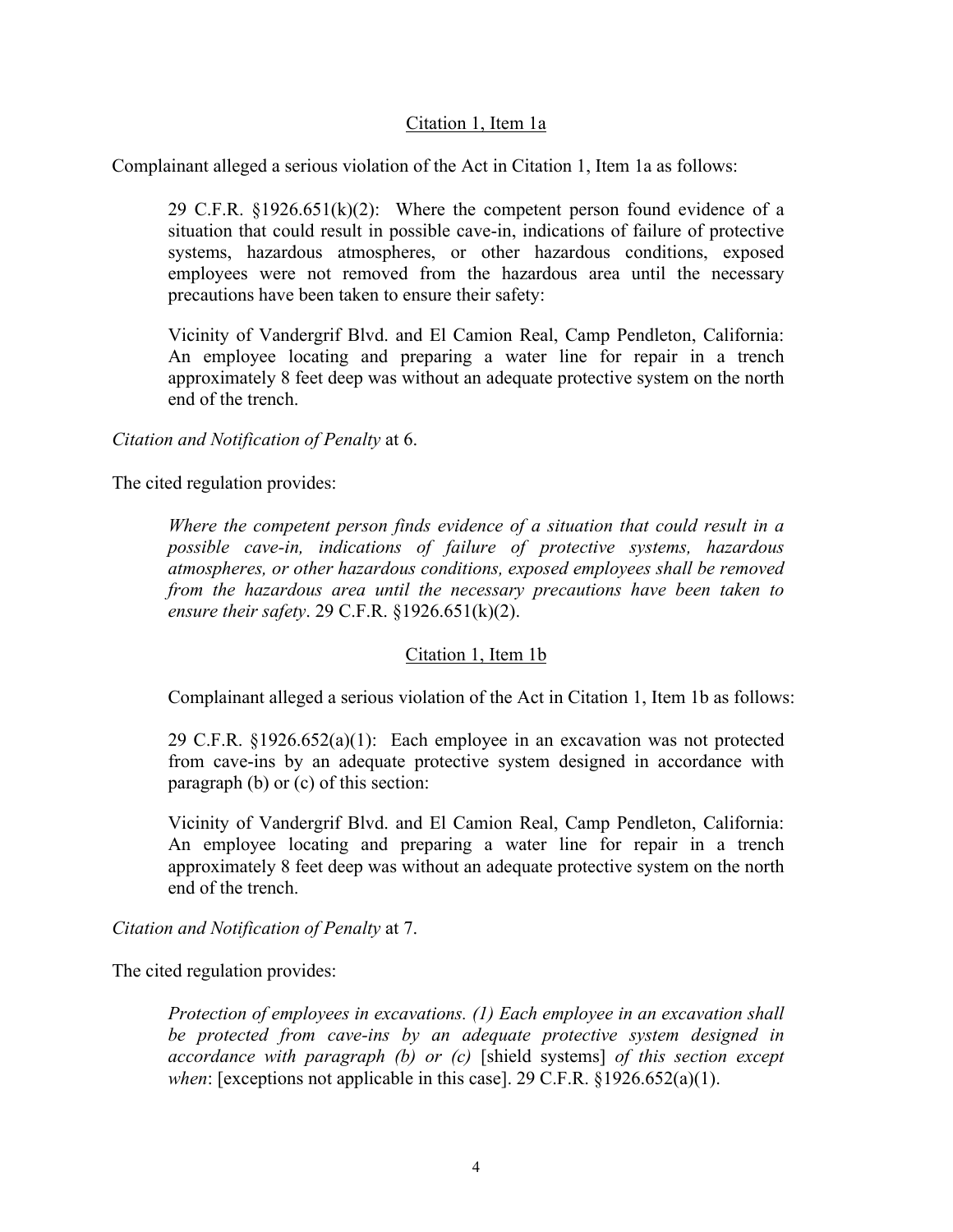## Citation 1, Item 1c

Complainant alleged a serious violation of the Act in Citation 1, Item 1c as follows:

29 C.F.R.  $\S 1926.652(g)(1)(ii)$ : Shields were not installed in a manner to restrict lateral or other hazardous movement of the shield in the event of the application of sudden lateral loads:

Vicinity of Vandergrif Blvd. and El Camion Real, Camp Pendleton, California: An employee locating and preparing a water line for repair in a trench approximately 8 feet deep was without an adequate protective system on the north end of the trench.

*Citation and Notification of Penalty* at 8.

The cited regulation provides:

*Shield systems – (1) General…(ii) Shields shall be installed in a manner to*  restrict lateral or other hazardous movement of the shield in the event of the *application of sudden lateral loads*. 29 C.F.R. §1926.652(g)(1)(ii).

All three of the above violations relate to the green trench box in the excavation and were

grouped by Complainant for penalty purposes. (Tr. 83; Ex. C-1). Accordingly, the Court will

also analyze them as a group.

### The Standards Applied and Were Violated

The parties stipulated that 29 C.F.R. §1926.651 and 652 applied to the worksite at issue. (Tr. 18). The Court will begin with the alleged violation discussed in Item 1(b). The end of the green trench box was open and adjacent to a vertical soil wall. (Tr. 84; Ex. C-1, p. 1). To protect an employee inside the green trench box, CSHO Brady explained that the soil wall at the open end needed to be sloped back to a compliant angle for the soil type, or a trench box end cap needed to be installed. (Tr. 84). Neither action was taken. Therefore, the cited regulation was violated. With regard to Item 1(c), large gaps (12", 17", and 29") between three of the green trench box walls and the vertical soil walls allowed for lateral movement of the trench box in the event of a soil wall collapse. (Tr. 92). Failure to protect the trench box from the possibility of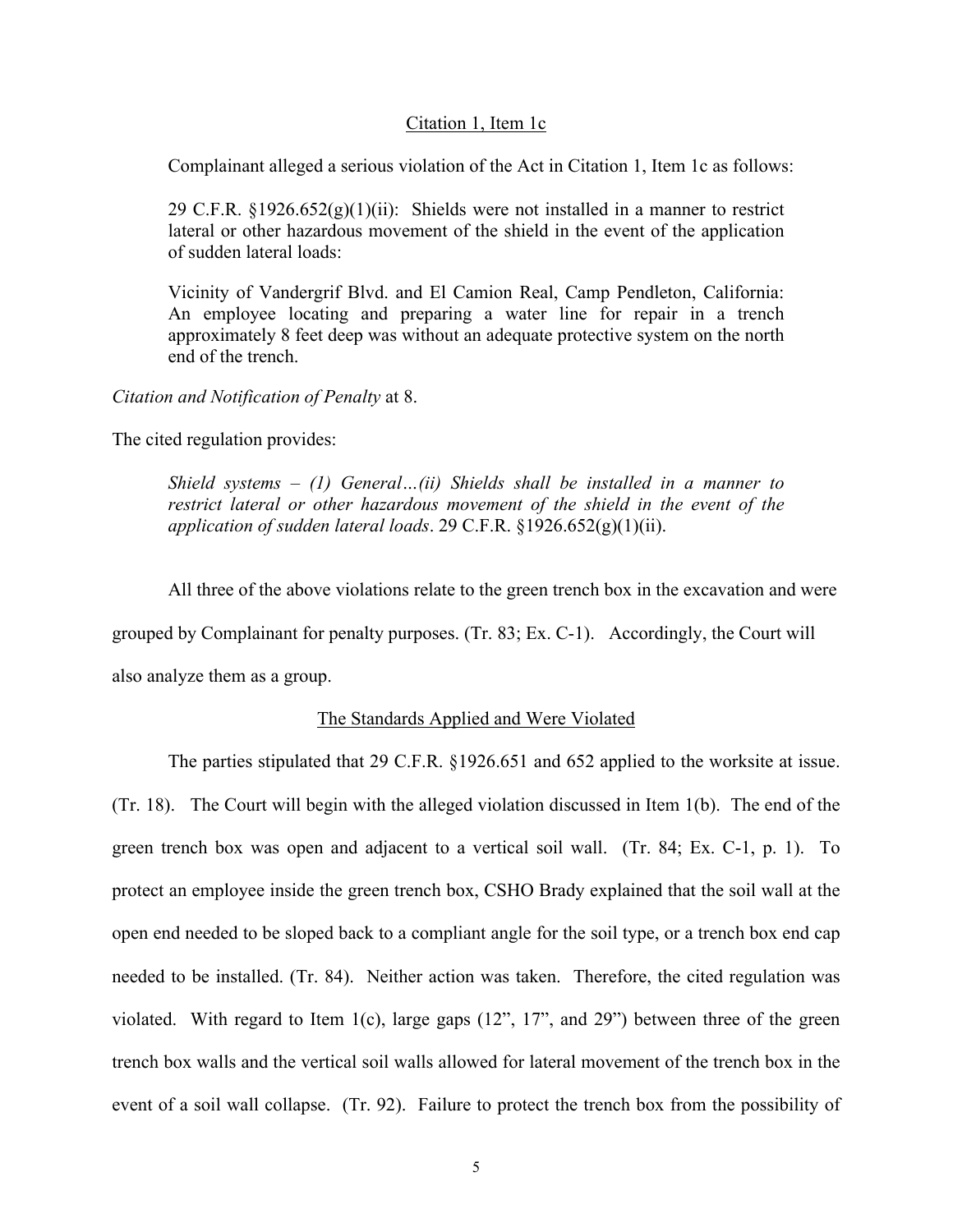such lateral movement violated the cited regulation. With regard to Item  $1(a)$ , the acting foreman and competent person, Alvarado, failed to take corrective action when the green trench box was openly and obviously missing protection from the vertical soil wall on one end (lack of sloping of soil/lack of trench box end cap) and had large gaps between the box and the soil wall on three sides. (Tr. 91; Ex. C-1, p. 1). Alvarado's failure to correct these conditions, and his failure to prohibit employees from entering the green trench box, constituted a violation of the cited regulation.

#### Respondent's Employees Were Exposed to the Hazard

To establish exposure under Commission precedent, the Secretary must show Respondent's employees were actually exposed to the violative condition or that it was "reasonably predictable by operational necessity or otherwise (including inadvertence), that employees have been, are, or will be in the zone of danger." *Fabricated Metal Prods.*, 18 BNA OSHC 1072, 1074 (No. 93-1853, 1997). *See also Oberdorfer Industries, Inc.*, 20 BNA OSHC 1321 ("The zone of danger is determined by the hazards presented by the violative condition that presents the danger to employees which the standard is designed to prevent.").

Unlike the silver trench box (discussed below for Citation 1, Item 2), CSHO Brady did not witness any of Respondent's employees in the green trench box. (Tr. 128). At trial, Respondent's employees and supervisors presented inconsistent testimony about their entry into the green trench box before OSHA's arrival. Gomez and Alvarado initially testified at trial that none of Respondent's employees ever entered the green trench box on 10/30 or 10/31. (Tr. 180, 223). When asked how the crew wrapped a chain around (*and under*) a green pipe located in the excavation (at the corner of the green trench box), without someone getting in the excavation, Gomez and Alvarado claimed they laid at top of excavation and looped the chain around *and*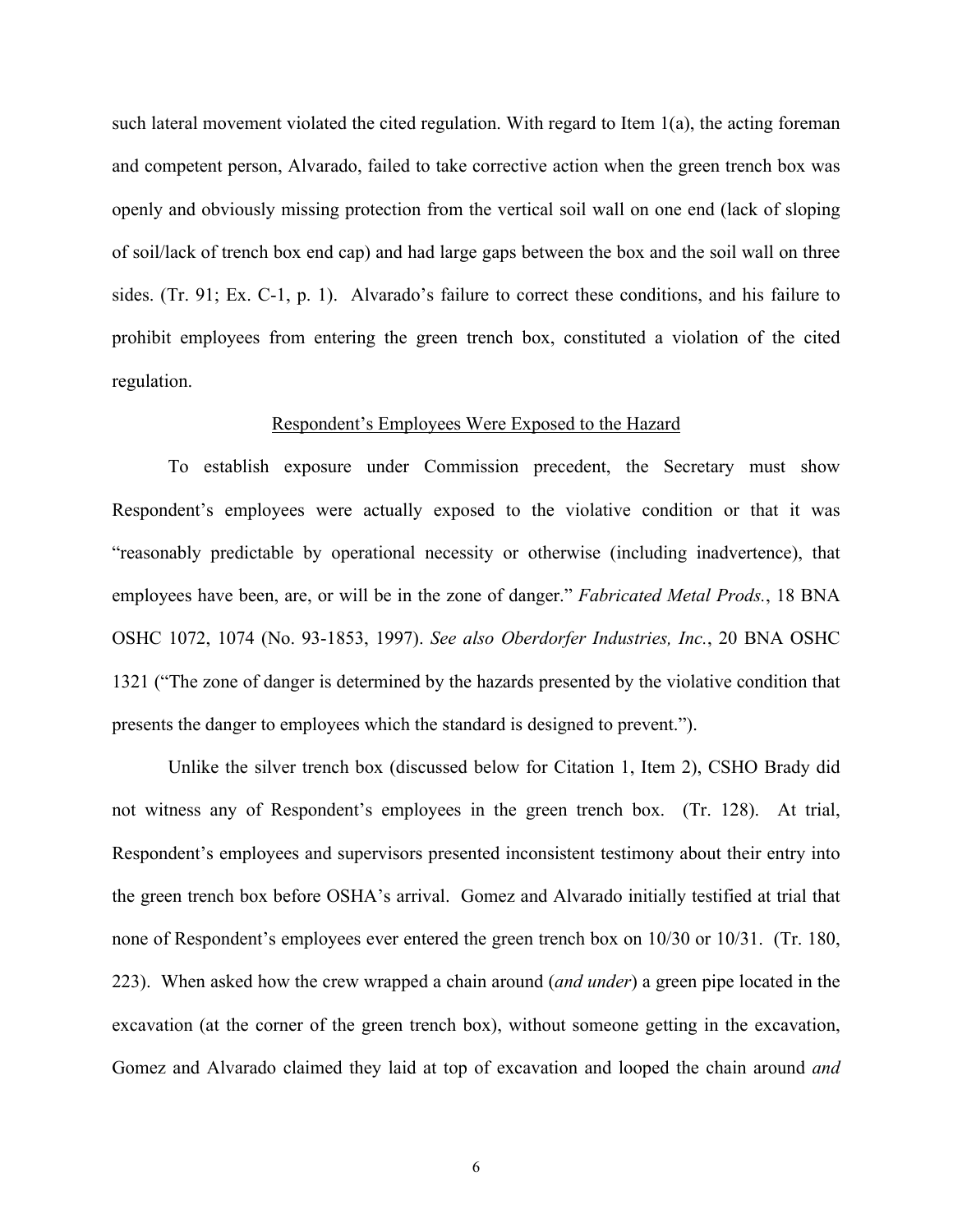*under* the pipe. (Tr. 183-185, 236; Ex. C-1, p. 6). However, CSHO Brady testified that Gomez admitted to him during the inspection that he entered both the green and silver trench boxes – the silver box on the day of the inspection  $(10/31)$ , and the green box the day before  $(10/30)$ . (Tr. 52-53, 89, 94). Alvarado also admitted to CSHO Brady during the inspection that Respondent's employees had been in both trench boxes. (Tr. 54, 55). At trial, Alvarado was impeached by his pre-trial deposition testimony, wherein he admitted that both he and Gomez climbed into the green trench box on ladders to unhook chains from each corner. (Tr. 227, 245). Alvarado attempted to explain the contradictions between in his trial testimony and his deposition testimony about he and Gomez entering the green trench box on ladders by saying: "I got confused." (Tr. 247). Superintendent Reyes later confirmed, despite Alvarado's inconsistency, that it would have been necessary for Respondent's employees to stand on a ladder inside the green trench box to disconnect the chain/hook from each corner. (Tr. 253, 264-265).

Alvarado also testified that no hand-digging around the pipe was done by any employee at this worksite. (Tr. 195). When asked how the pipe in the bottom of the excavation was so clean and fully exposed on the top and sides, he claimed it was all done by backhoe scoop. (Tr. 229; Ex. C-1, pp. 2, 12, 17). Alvarado testified that on other jobs, plastic pipe (as was the type in this case) is often hand-dug by shovel to completely expose it, but claimed that did not happen here, nor did the backhoe scrape off the top of the pipe. (Tr. 228-230; Ex. C-1, pp. 2, 12, 17). The Court notes that the green pipe was very clean, dirt-free and fully exposed on three sides.<sup>[2](#page-6-0)</sup> (Ex. Ex. C-1, pp. 2, 12, 17. The cleanliness and full exposure of the pipe by backhoe scoop only is also suspect considering the testimony that the backhoe operator could not clearly see into the bottom of the excavation. (Tr. 181, 230).

<span id="page-6-0"></span><sup>&</sup>lt;sup>2</sup> Superintendent Reyes also discussed past practices of vacuuming off the top of pipe at other worksites, referred to as "potholing", but never testified that such action was taken at this location. (Tr. 255-256).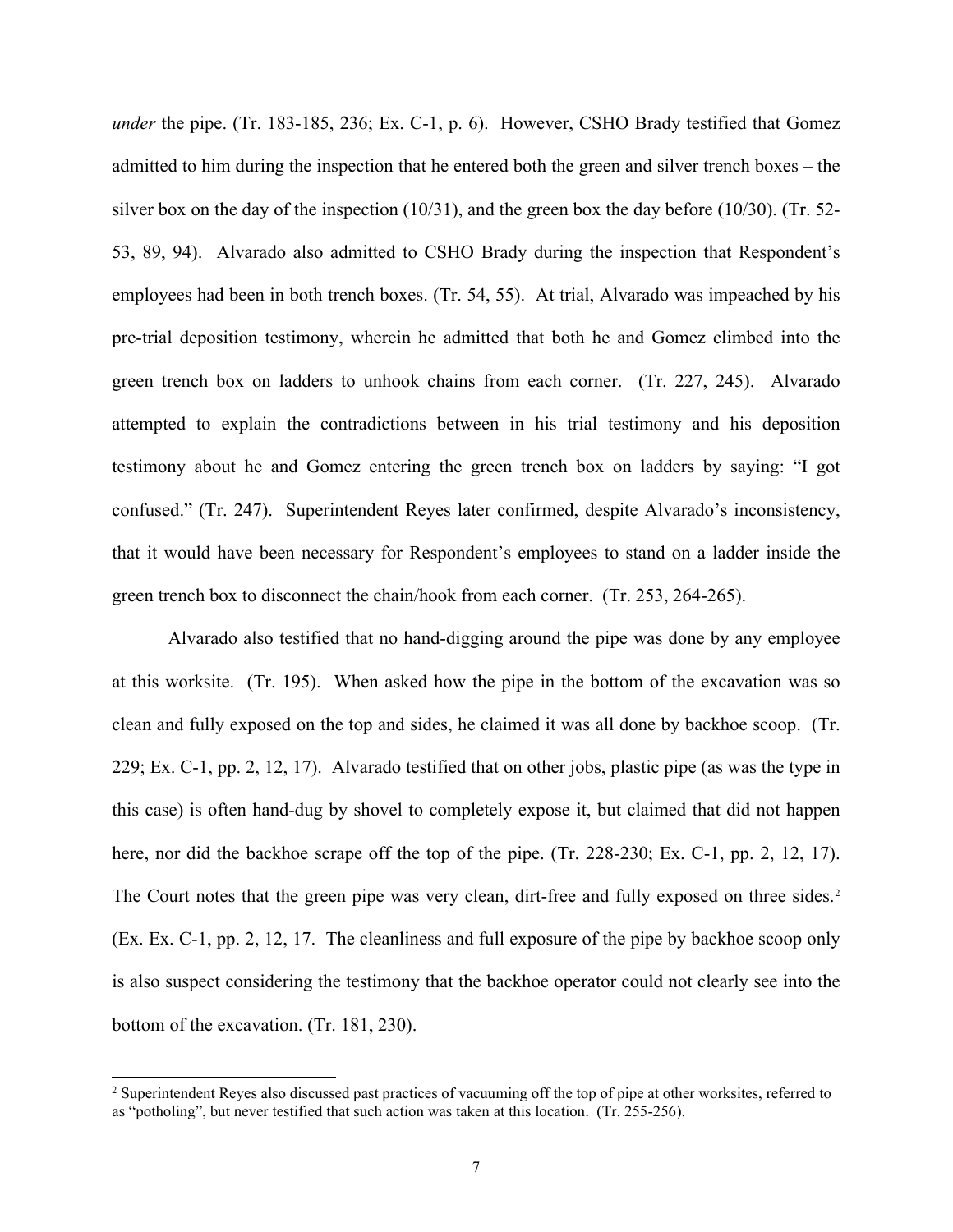Superintendent Reyes' testimony was also inconsistent. He testified at one point that he told employees not to enter the green trench box. (Tr. 253-254). He later acknowledged that Alvarado and Gomez were authorized to enter the green trench box, that they needed to enter by ladder to disconnect chains on each corner, and also to dig out the pipe by hand once it was located. (Tr. 265, 274-275, 282; Ex. C-7, p. 1). Based on inconsistencies in Gomez's, Alvarado's, and Reyes' testimony, the Court credits CSHO Brady's testimony over theirs in those instances where they are contradictory.

Even if Respondent's employees only entered the green trench box on a ladder, the Court agrees with CSHO Brady's conclusion that standing on a ladder inside a deficient trench box still exposed employees to hazardous conditions. (Tr. 99, 146). In case of a soil wall collapse at the open end of the box, or a shift of the box due to the gaps between the trench box walls and the excavation walls, the employee could easily be knocked off the ladder into the collapsing soil. (Tr. 99-100). The Commission has long-recognized that employee exposure to a hazardous condition may be established by showing "that it is reasonably predictable either by operational necessity or otherwise (including inadvertence), that employees have been, are, or will be in the zone of danger." *Nuprecon LP*, 23 BNA OSHC 1817, 1819 (No. 08-1307, 2012). *See also Secretary v. Honey Creek Contracting Co*., 1998 WL 138687 (OSHRC ALJ, March 9, 1998) (employees using ladder in trench box exposed to unsafe excavation). Complainant established employee exposure to the violative conditions in Citation 1, Items  $1(a)$ ,  $1(b)$ , and  $1(c)$ .

## Respondent Had Knowledge of the Violation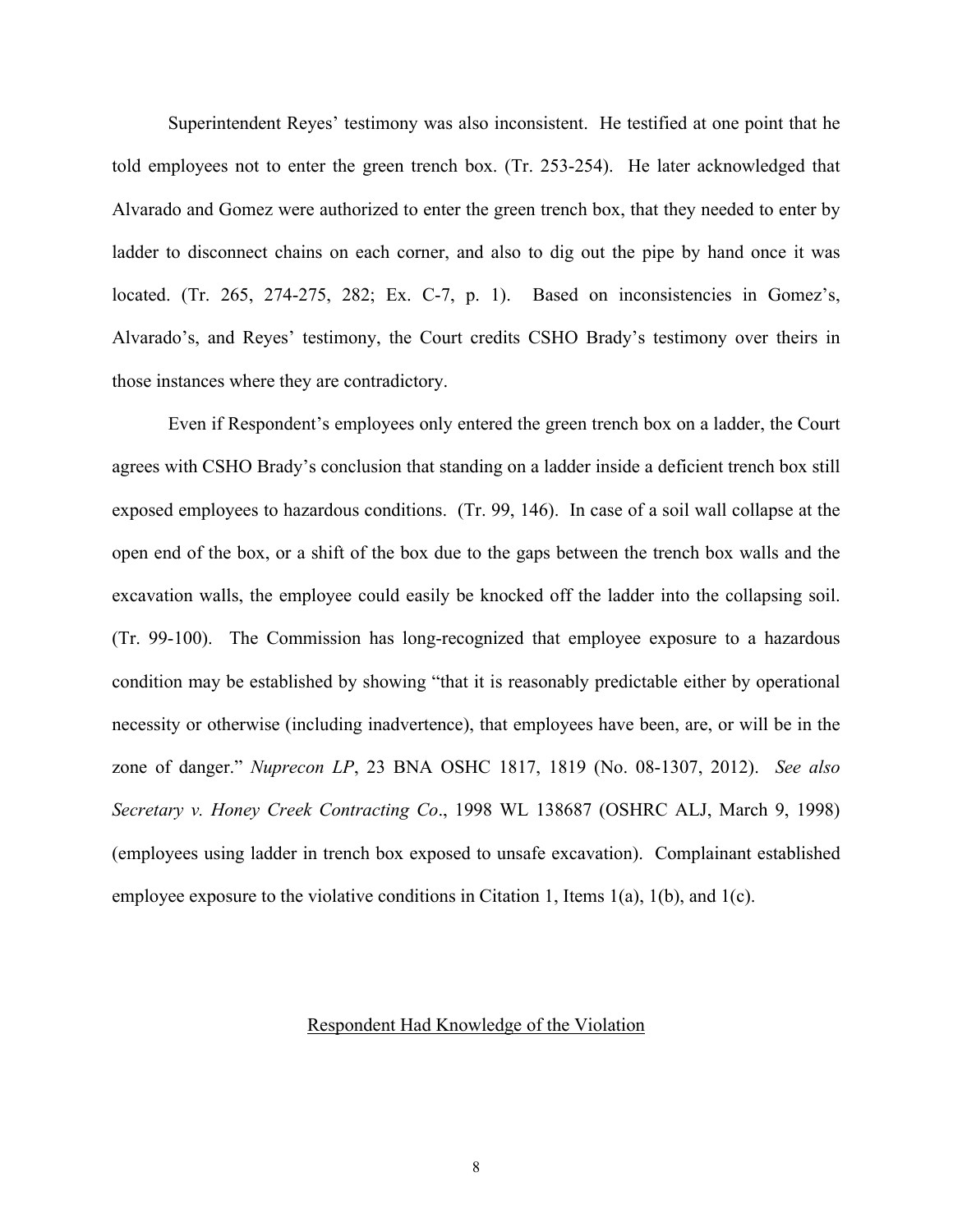To prove this element, Complainant must show Respondent knew or, with the exercise of reasonable diligence, could have known of the violation. *Dun-Par Engineered Form Co.*, 12 BNA OSHC 1962, 1965 (No. 82-928, 1986). The key is whether Respondent was aware of the conditions constituting a violation, not whether it understood that the conditions violated the Act. *Phoenix Roofing, Inc.*, 17 BNA OSHC 1076, 1079–80 (No. 90-2148, 1995). Complainant can prove knowledge of a corporate employer through the knowledge, actual or constructive, of its supervisory employees. *Dover Elevator Co.*, 16 BNA OSHC 1281, 1286 (No. 91-862, 1993). If a supervisor is, or should be, aware of the noncomplying conduct of a subordinate, it is reasonable to charge the employer with that knowledge. *See Mountain States Tel. & Tel. Co. v. OSHRC*, 623 F.2d 155, 158 (10th Cir. 1980).

Respondent's knowledge of the violative conditions is not in serious dispute. Alvarado, Respondent's acting foreman and competent person, was at the excavation with Gomez at all relevant times. In fact, the record establishes that Alvarado and Gomez both entered the green trench box on a ladder. (Tr. 227, 245). Because Alvarado was acting as the supervisor at the time, his knowledge is properly imputed to Respondent. Accordingly, Complainant established actual employer knowledge of the violative conditions.

### The Violation Was Serious

A violation is "serious" if there was a substantial probability that death or serious physical harm could have resulted from the violative condition. 29 U.S.C. § 666(k). Complainant need not show that there was a substantial probability that an accident would actually occur; he need only show that if an accident occurred, serious physical harm could result. *Phelps Dodge Corp. v. OSHRC*, 725 F.2d 1237, 1240 (9th Cir. 1984). If the possible injury addressed by a regulation is death or serious physical harm, a violation of the regulation is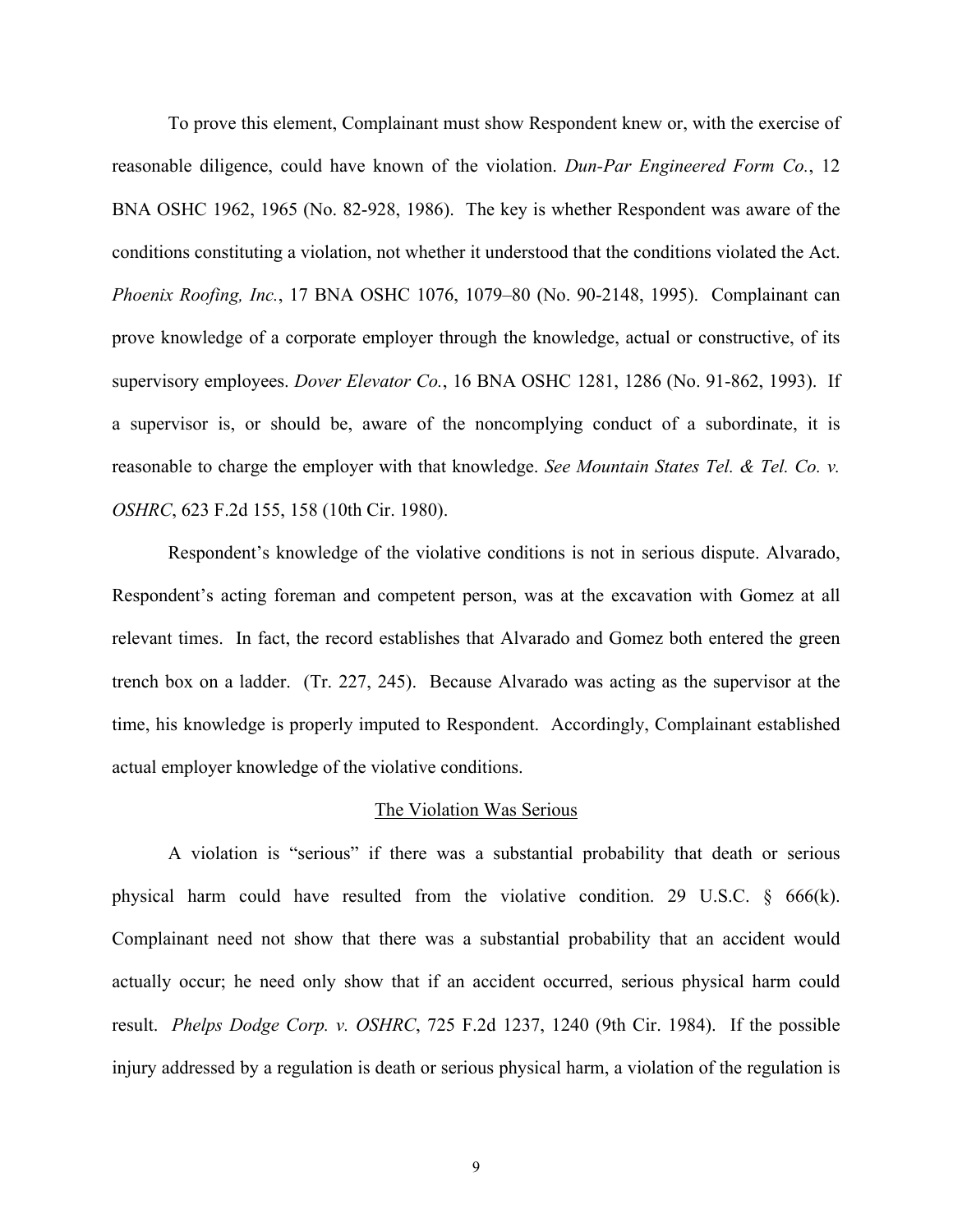serious. *Mosser Construction*, 23 BNA OSHC 1044 (No. 08-0631, 2010); *Dec-Tam Corp*., 15 BNA OSHC 2072 (No. 88-0523, 1993).

If soil collapsed at the open, unprotected end of the trench box (Item 1, 1b), an employee on a ladder inside the box could have been seriously injured. Likewise, if the box shifted laterally as a result of a soil collapse, an employee on ladder inside the box could have been seriously injured. (Tr. 93). Alvarado's failure to correct these obvious non-compliant conditions, and failure to prohibit employee entrance into the excavation, as the competent person, could have resulted in serious employee injuries. Complainant described various types of possible injuries that could result: broken bones, engulfment, suffocation, and even death. (Tr. 88). Accordingly, the violations were properly characterized as serious.

Based on the discussion above, the Court finds Complainant established violations of 29 C.F.R. §§ 1926.651(k)(2); 652(a)(1); and 652(g)(1)(ii) as described in Citation 1, Items 1(a),  $1(b)$ , and  $1(c)$ .

## Citation 1, Item 2

Complainant alleged a serious violation of the Act in Citation 1, Item 2 as follows:

29 C.F.R.  $\S 1926.652(g)(2)$ : Excavations of earth material to a level no greater than 2 feet (.61m) below the bottom of a shield was permitted:

Vicinity of Vandergrif Blvd. and El Camion Real, Camp Pendleton, California: An employee was exposed to cave-in hazards while locating and preparing a water line for repair in a trench approximately 8 feet deep where the trench box bottom was 4.5 feet above the bottom of the trench.

*Citation and Notification of Penalty* at 9.

The cited regulation provides:

*Additional requirement for shield systems used in trench excavations. Excavations of earth material to a level not greater than 2 feet (.61 m) below the bottom of a shield shall be permitted but only if the shield is designed to resist the forces calculated for the full depth of the trench, and there are no indications*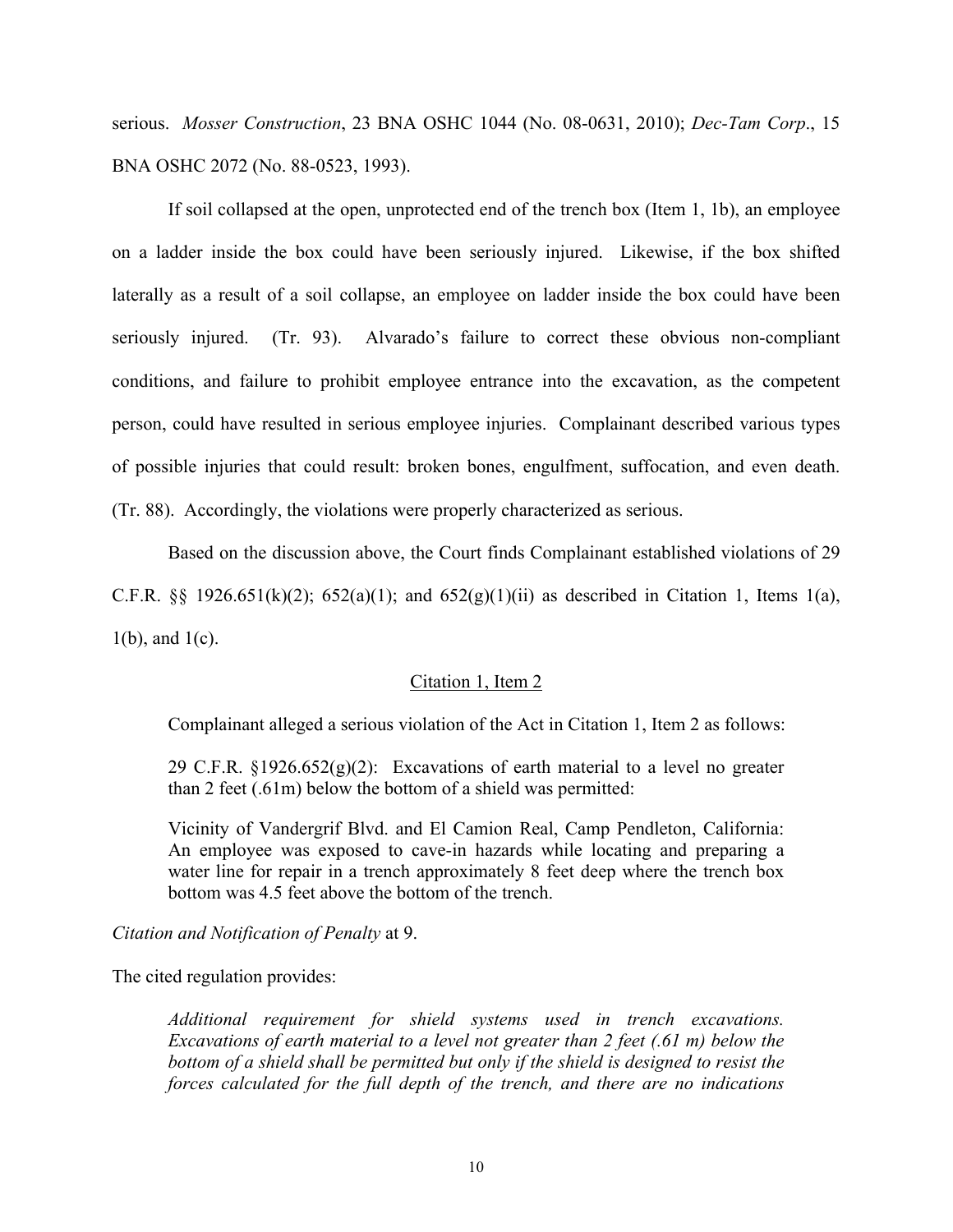*while the trench is open of a possible loss of soil from behind or below the bottom of the shield*. 29 C.F.R. §1926.652(g)(2).

#### The Standard Applied and Was Violated

Citation 1, Item 2 relates only to the silver trench box at this worksite. (Tr. 83). The parties stipulated that 29 C.F.R. §1926.651 and 652 applied to the worksite at issue. (Tr. 18). The cited regulation allows up to 2 feet of excavation under the bottom edge of a trench box under certain conditions. In this case, however,  $4 \frac{1}{2}$  feet of the paneling on the bottom of the silver box was missing, resulting in more than half of the bottom portion of trench box wall being unprotected. (Tr. 62-63; Ex. C-1, p. 13). Respondent, through Reyes and Alvarado, acknowledged that they ordered the silver trench box with the lower sections of panels missing on one side, so that it could sit over some of the pipe in the ground. (Tr. 199, 262, 281; Ex. C-1, p. 13). Respondent's failure to protect the bottom 4 and  $\frac{1}{2}$  feet of the silver trench box from the vertical soil wall violated the cited regulation.

#### Respondent's Employee Was Exposed to the Violative Condition

Gomez was observed climbing out of the silver trench box by a ladder as OSHA arrived to conduct its inspection. (Tr. 44, 95, 116, 121). Gomez acknowledged at trial that he was climbing out of the silver trench box from a ladder when OSHA arrived on Oct. 31. (Tr. 164). Gomez testified that he had been disconnecting a hook from the trench box. (Tr. 165, 170-171, 174). He denies ever stepping off the ladder into the bottom of the box. (Tr. 170). However, when CSHO Brady looked in the bottom of the silver trench box, he observed boot-shaped imprints in the soil.<sup>[3](#page-10-0)</sup> (Tr. 68-69, 76; Ex. C-1, p. 3).

<span id="page-10-0"></span><sup>3</sup> Complainant attempted to introduce a photograph enhanced by something called a "Neofilter" at trial, which purportedly better depicted the soil impressions. However, no foundation was laid to explain how Neofilter worked, and Respondent's objections to the enhanced photograph were sustained. (Tr. 72-77). CSHO Brady's testimony that he personally observed the footprint impressions was received into evidence. (Tr. 76-77).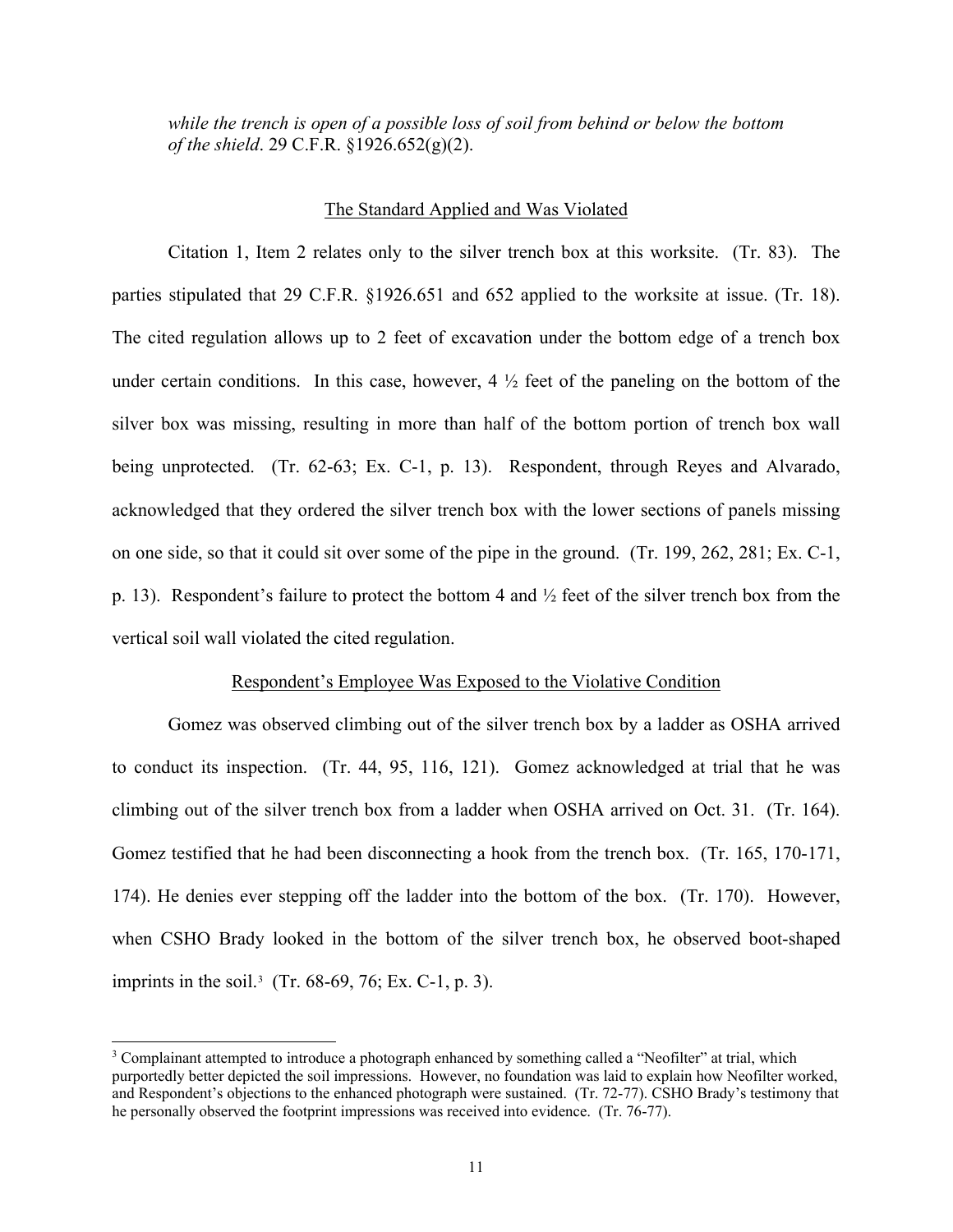And once again, even if employees entered the silver box only on a ladder, the Court agrees with CSHO Brady's conclusion that standing on a ladder inside a deficient trench box still exposed employees to a hazardous condition. (Tr. 99, 146). If a soil collapse occurred at the 4  $\frac{1}{2}$ feet of unprotected bottom wall of the box, the employee could easily be knocked off the ladder and into the collapsing soil. (Tr. 99-100).

Gomez's testimony that he was wearing a harness and lanyard attached to a steel plate on the ground approximately twenty-five feet away from the excavation does not eliminate the violation. Wearing fall protection equipment, such as a harness and lanyard, is not one of the proscribed and acceptable means of protection from excavation hazards. (Tr. 175-177).

#### Respondent had Actual Knowledge of the Violative Condition

Reyes specifically ordered the silver trench box with the bottom 4  $\frac{1}{2}$  feet of paneling removed. (Tr. 262). In addition, Alvarado, Respondent's acting foreman, specifically instructed Gomez to enter the silver trench box on the ladder to unhook a chain and pin. (Tr. 203). As supervisor, his knowledge is properly imputed to Respondent. *See Mountain States Tel. & Tel. Co.*, 623 F.2d at 158.

#### The Violation was Properly Characterized as Serious

The missing  $4\frac{1}{2}$  foot lower section of the silver trench box subjected Respondent's employees to the possibility of serious injuries if the soil collapsed into the bottom half of the excavation, including broken bones, engulfment, suffocation, and death. (Tr. 88, 98). CSHO Brady opined that the likelihood of soil falling off vertical walls and coming into the bottom of the box was increased due to the vibrations from vehicle traffic on the adjacent busy road. (Tr. 95; Ex. C-1, p. 16). Alvarado agreed that soil cave-in was a possibility due to the excavation's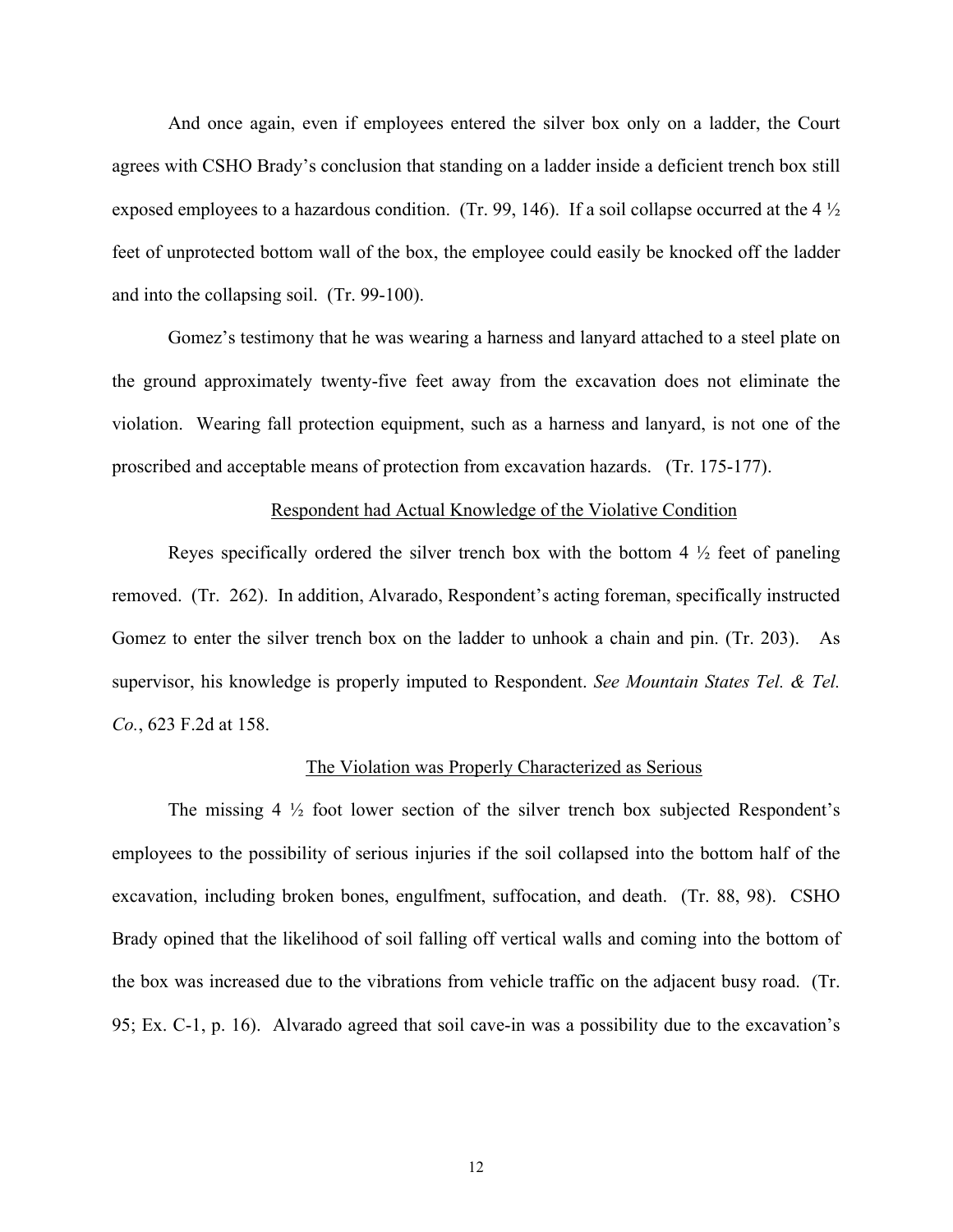proximity to the road. (Tr. 219). Accordingly, the violation was properly characterized as serious.

Based on the discussion above, the Court finds Complainant established a violation of 29 C.F.R.  $\S$  1926.652(g)(2) as described in Citation 1, Item 2.

#### **Penalties**

In calculating appropriate penalties for affirmed violations, Section  $17(i)$  of the Act requires the Commission give due consideration to four criteria: (1) the size of the employer's business, (2) the gravity of the violation, (3) the good faith of the employer, and (4) the employer's prior history of violations. Gravity is the primary consideration and is determined by the number of employees exposed, the duration of the exposure, the precautions taken against injury, and the likelihood of an actual injury. *J.A. Jones Construction Co.*, 15 BNA OSHC 2201 (No. 87-2059, 1993). It is well established that the Commission and its judges conduct *de novo* penalty determinations and have full discretion to assess penalties based on the facts of each case and the applicable statutory criteria. *Valdak Corp*., 17 BNA OSHC 1135 (No. 93-0239, 1995); *Allied Structural Steel*, 2 BNA OSHC 1457 (No. 1681, 1975).

Citation 1, Items 1a, 1b, and 1c were grouped by Complainant for penalty purposes. An \$8,148.00 penalty was proposed for the three violations. As to Citation 1, Item 2, Complainant proposed a second penalty of \$8,148.00. The record does not contain specific evidence of the lengths of time Alvarado and Gomez were in the green trench on the ladders, nor the length of time Gomez was in the silver trench on the ladder, but the evidence suggests the duration of exposure was fairly short. The Court also recognizes and acknowledges Respondent's good faith attempts at using trench boxes to protect employees, even if the conditions of the boxes were not fully compliant.